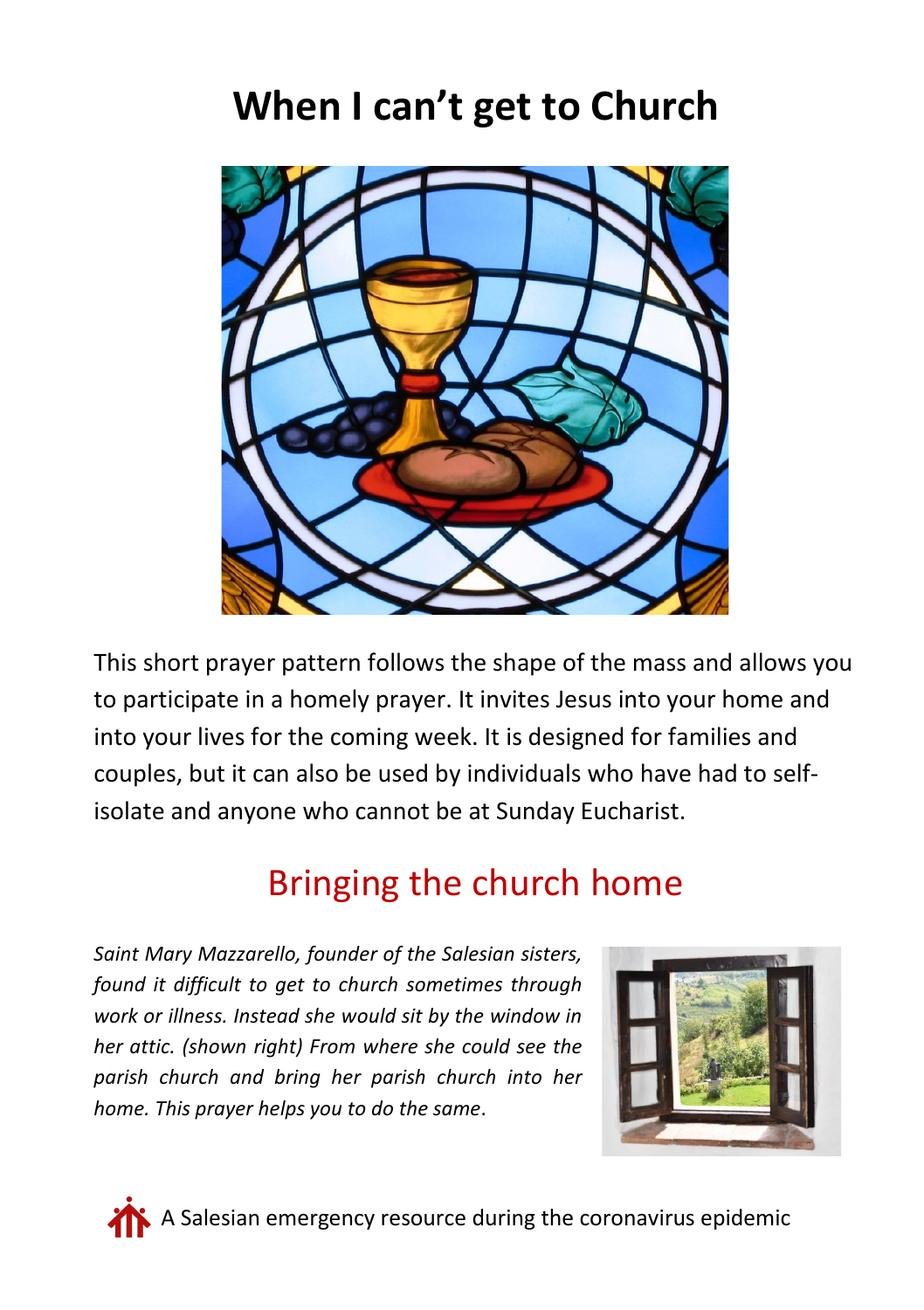# *(You might want to light a candle and play some quiet instrumental music before starting in order to change the atmosphere for a while.)*

# **Gathering -**said together

In the name of the Father and of the Son and of the Holy Spirit Lord, I want to gather in my mind all those who have touched my life for better or worse during the last week. I can imagine their faces, their words and the events we have shared, and I realise you have been present through it all. (Pause)

# **Forgiveness** (one leading voice)

We recognise that the last week has not been perfect and we need to accept some responsibility when we have made mistakes in what we have done and not done. (Pause)

Lord have mercy all repeat Christ have mercy all repeat Lord have mercy all repeat



# **Counting Blessings**

God's mysterious presence has been hidden in the events of life and we need to recognise that and count the blessings of the last week. (Pause: some people may wish to remember special blessings from the last week)

# **Prayer**

Lord, you have promised to be with us always. Thank you for staying with us last week, in all that has happened. Help us all to keep looking for you in the people and events of next week, so we can find your wisdom and mystery deep in the life of everyone I meet, and in me! **Amen.**

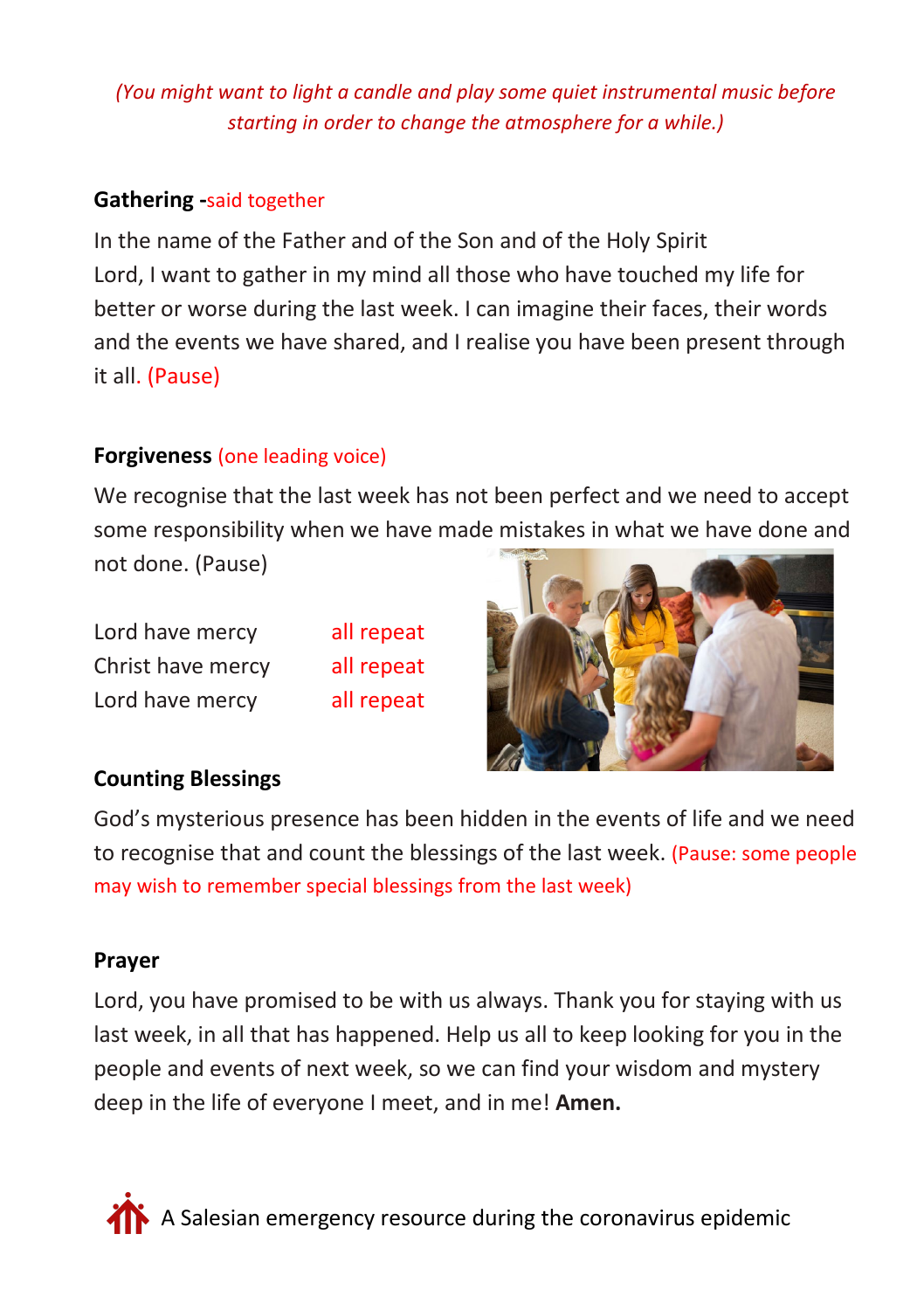# **Listening to the Word**

Think of a favourite story from the Gospel to guide you through the week ahead. Put yourself into the story and talk to God about its message for you and those you love for the week ahead. (Pause)

# **Intercessions** all can share

Think of those who are in need. Let your prayer reach around the world. Pray for the planet, for its people and for those who suffer both near and far.

Mention names or situations and invite others to prayer by saying "Lord hear us" to which others can respond "Lord graciously hear us. (Pause)

# **Offering Prayer** said by all

Lord, I give you my life, my worries,



my dreams. For next week. I put my plans and my difficulties, my family and my relationships into your hands. I trust you to make sense of what will happen to me in the week ahead. Stay with us all and keep us safe in your love. We ask this through Jesus our brother and our God. AMEN

# **Silent Communion prayer** read slowly by a single voice

(Pause) Be still and aware that God is in you, with you, knowing you as you are. Like two people who know each other well, just sit with God who knew you before you were even born. In your mind just sit looking at God who always looks at you with love. (Pause)

Be ready to be still as much as you can manage and allow Jesus to speak to you heart to heart.